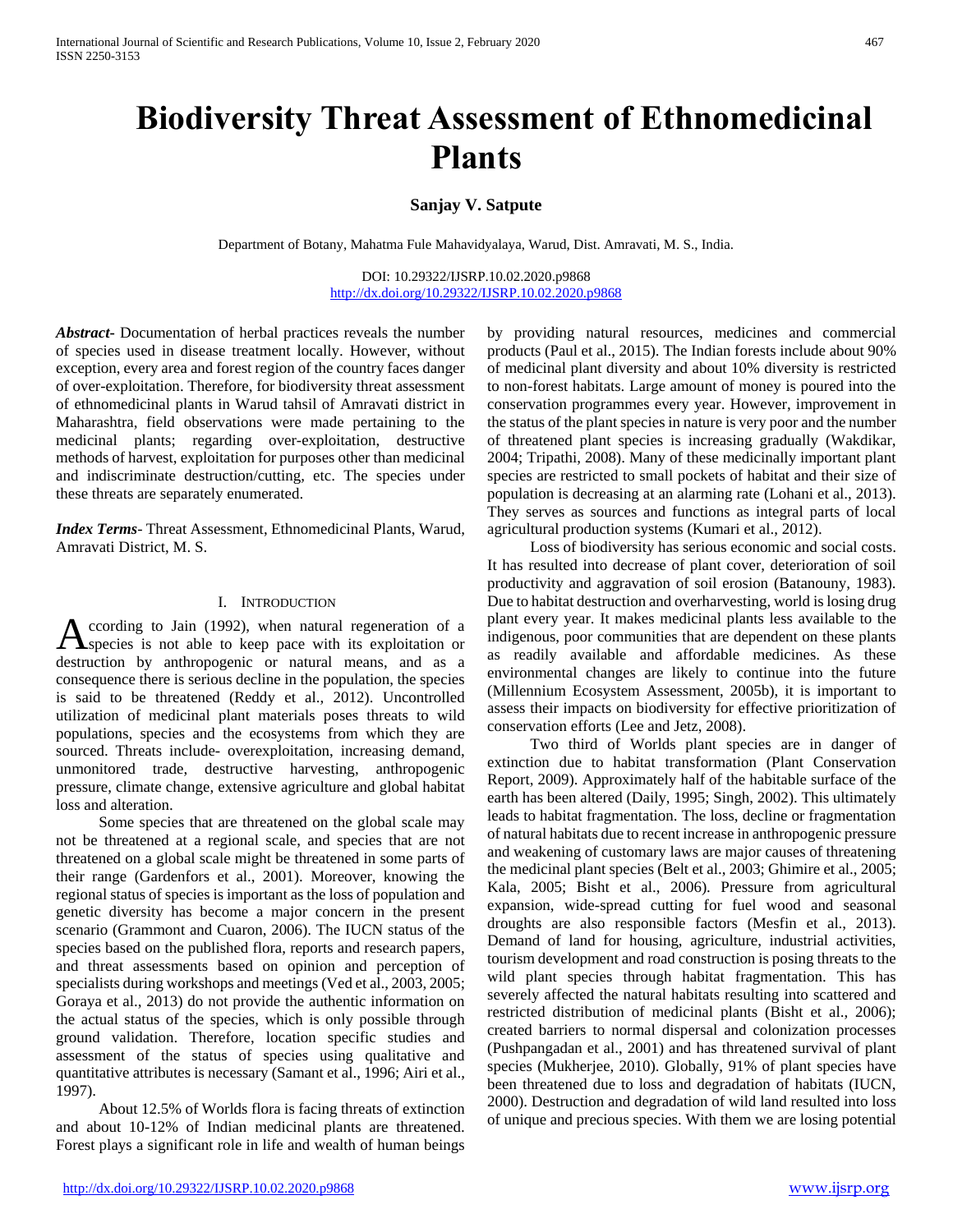resources to combat hunger, poverty, natural disasters, and social and economic insecurity.

 Natural resources are also subjected to high grazing pressure (Bisht et al., 2006). Overgrazing is the most serious threat to large number of plant species. Poor's do not have enough land for growing fodder; therefore they graze their animals on natural vegetation causing real damage (Ahmad et al., 2012). Animals which browse leaves and reproductive parts of plant species damage their flowering spikes and thereby restrict their population size and distribution (Ganie and Tali, 2013). Most of the individuals of different species were not able to produce seeds because the flowers are extensively grazed by livestock threatening their long-term survival (Sharma et al., 2017).

 Demand for medicinal plants is 14 billion US \$ and it will scale up to 5 trillion US \$ in 2050 (WHO) (Sharma and Thokchom, 2014). World trade on herbal medicine is increasing with annual growth of 7% (Mukherjee, 2010). Increased demand of medicinal plant raw material motivate local tribal to utilize the same resources repeatedly resulting into overexploitation (Bisht et al., 2006). The resurgence of public interest in plant-based medicine coupled with rapid expansion of pharmaceutical industries (Kumari et al., 2012); increased health awareness and faith in traditional medicine, its low cost without side effects and easy availability all over the world (Patil and Patil, 2010) have threatened the survival of medicinal plants.

 When the need arise, local herbal healers collect medicinal plants from the nearby resources. Many times medicinal plants are collected for non-medicinal purposes like fodder, timber and firewood. Very few medicinal plants are cultivated and mostly they are directly harvested from the wild by herbal healers. These activities lead to multiple depletion of medicinal plants from the wild (Feyssa et al., 2015). One of the major reasons of overharvesting is lack of knowledge (IUCN, 2004) because most of the people are unaware of their importance and use large quantity of these valuable plants for fuel and fodder (Ahmad et al., 2012). According to IUCN (2007) about 15,000 medicinal plant species are threatened worldwide due to overharvesting. These activities have actually threatened future vital resources, as well as beauty, diversity and natural heritage of our planet. Over 70% of plant collection involves destructive methods (Patil and Patil, 2010; Sharma et al., 2010). This poses a definite threat to the genetic stocks and to the diversity of medicinal plants. In the Koria district of Chhattisgarh many medicinal plants are on the verge of extinction due to over exploitation and destruction of their habitat. There is an increase of 14 species in Critically endangered category, 71 species in Endangered category (Sinha, 2013). *Santalum album* L. is an economically important tropical tree species. Owing to extensive logging, changes in land-use patterns and poor natural regeneration, the natural sandal populations are rapidly dwindling (Rao et al., 2007).

 Distribution and availability of medicinal plants will be affected by climate change and global warming (Ratha et al., 2012). Anthropogenic activities, weakening of customary laws (Kumari et al., 2012), and lack of concerted actions to make traditional knowledge and practices more vibrant are threats to the medicinal plant wealth. Young generations of tribal communities have no appreciation and affection about medicinal plants found in their areas (Pushpangadan et al., 2001). High population growth, its demand for increased standards of living put the

available natural resources on risk. Economic development forces the poor to depend heavily on natural resources, which can not be correlated with any measures adopted for the sustainable use of natural resources. Poverty of people led them to cut important plants and sell in the market for their earning (WWF, 1994). Increase in population force the inhabitants to use some extra forest land to fulfill the needs. So natural areas are converted to agricultural lands destroying the habitat of large number of species (IUCN, 2014). Collection of plants, seeds and particularly uprooting of plants from natural areas, threatens a large number of species (Ahmad et al., 2012).

 Many currently threatened plant species will become extinct owing to anthropogenic climate change in the absence of potentially mitigating factors. Human-driven land-use and climatic changes are perhaps the greatest threats to terrestrial biodiversity (Millennium Ecosystem Assessment, 2005a; IPCC, 2007). Anthropogenic activities have built up pressure on existence of many medicinal and economically important plant species (Paul et al., 2015). Patchy conversion patterns lead to the fragmentation of existing forest and reduction in the number and abundance of species that can be supported on unconverted land (Lewis et al., 2009, Laurance et al., 2011). It is found that most species were negatively impacted by agriculture, especially those with small global ranges (Perrings and Halkos, 2015). Loss of wild plants leads to reduction in genetic diversity. This mainly affects agriculture (Dubey et al., 2007). Agricultural activities have reduced the richness of woody plants. Poor enforcement of Laws prohibiting agricultural activities within the buffer zone has heightened the problem of deforestation (Boakye et al., 1015).

 Additionally, natural enemies (i.e., pathogens, herbivores, and seed predators) could substantially limit the abundance of rare medicinal plant species in any given area (Bevill et al., 1999; Dhyani and Kala, 2005). Forest fire also causes reduction in some valuable medicinal plants. These fires are mostly deliberately ignited and destroy some important, rare plant species (WWF, 1994).

# II. STUDY AREA

 Warud is a tahsil place in Amravati district in the Indian state of Maharashtra. Amravati is situated at 20.30°N to 21.50°N and 76.35°E to 78.27°E. Warud is situated between 21°28 0″ N 78°16′ 0″ E and 21.46°N 78.26°E. Warud tahsil is the eastern end of Amravati district, major part of which borders Madhya Pradesh. The Northern border of Warud tahsil is the mountainous stretch of Satpura Hills.

 The survey was carried out during 2010-2014. Field visits and observations very clearly indicates that, the biodiversity of the region is at threat. Careful notings were made to know which species are at threat and the reason for threat.

# III. RESULTS

 Just few decades ago the region was thickly forested. With changed agricultural practices and life-style; apathy towards forest and wild plants has increased to a great extent. Several factors are responsible for forest degradation at human hands. Indiscriminate eradication of natural vegetation, without spareying even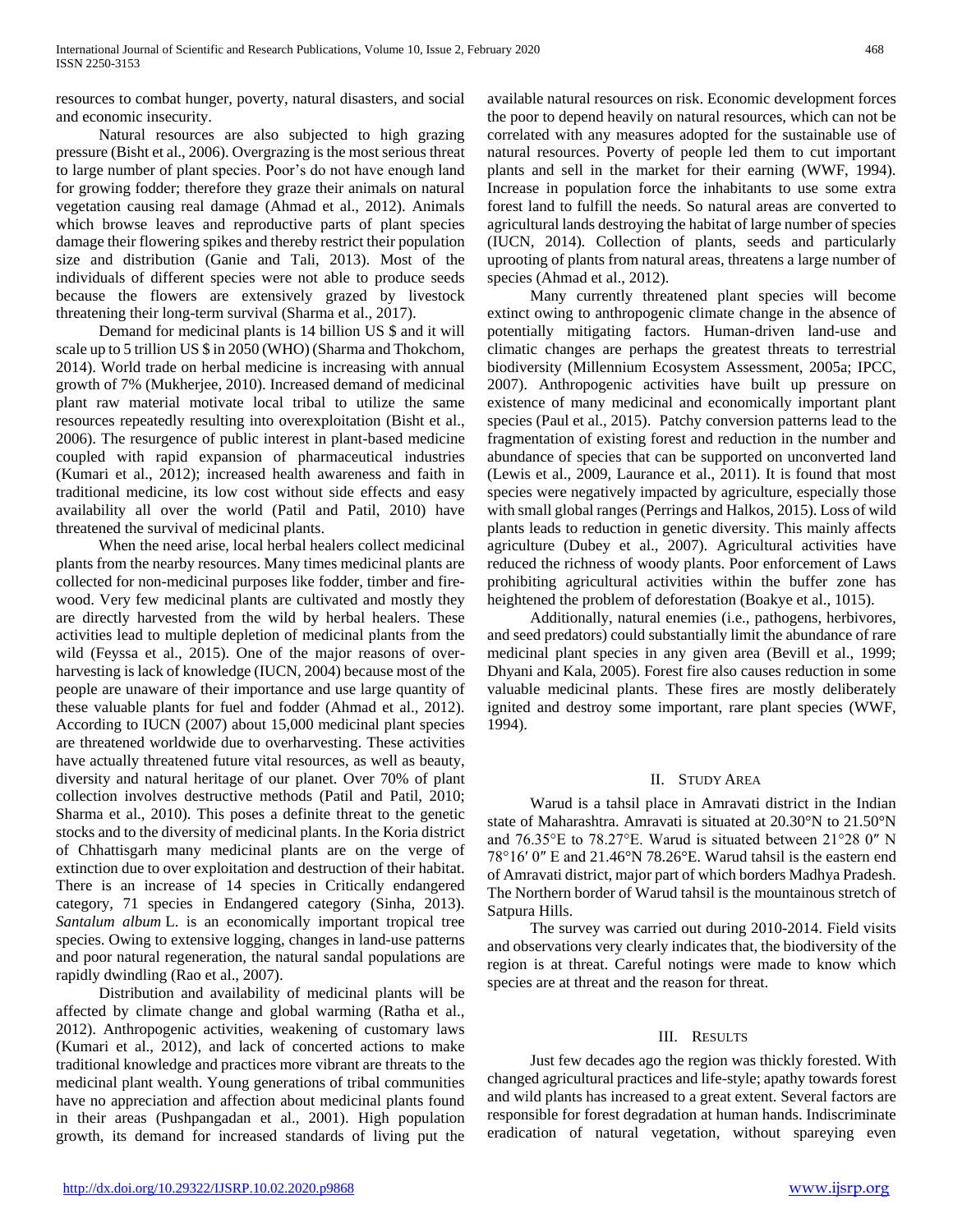medicinal plants that they are using still today, is something beyond rational understanding. Many medicinal plant species have been threatened. Some of these have been mentioned under different threats.

 **A) Plants cut to make 'Orange Boxes':** For packaging the oranges wooden planks are used. Wood for this purpose is locally procured. Well grown trees of the following species are cut to make boxes. Every year thousands of such boxes are made. As a result, these trees are highly threatened in the region.

 *Ailanthus excelsa, Albizia lebbeck, Albizia procera, Bombax ceiba, Buchanania lanzan, Terminalia arjuna, Careya arborea, Cassia fistula, Cordia dichotoma, Erythrina variegata, Ficus benghalensis, Ficus religiosa, Holoptelia integrifolia, Limonia acidissima, Mangifera indica, Madhuca indica, Mitragyna parvifolia***,** *Ougeinia oojeinensis, Soymida febrifuga, Tamarindus indicus, Terminalia bellirica and Terminalia elliptica.* The wild population of *Terminalia chebula* has been completely exploited by the local traders for orange boxes.



**Cut logs of** *Terminalia bellirica*

 **B) Plants cut for trade:** *Acacia catechu* is exploited for steel industry (since the wood provides intense heat) and tooth powder units. *Dalbergia latifolia* wood is used for furniture making. *Pueraria tuberosa* (root tubers), *Pterocarpus marsupium*  (wood)*, Momordica dioica* (tubers) and *Sapindus emarginatus*  (nuts; for collection directly branches are cut) are supplied to pharmacies on large scale. *Phoenix sylvestris* leaves are cut for making brooms on very large scale. From here, brooms are supplied to many areas of Vidarbha and Madhya Pradesh. Earlier about 10-15 years back, there was sufficient wild population of *Santalum album* and *Dalbergia latifolia*. But the illegal traders have exploited these populations from the wild.

 Large amount of *Combretum ovalifolium*, *Rivea hypocrateriformis* and *Terminalia bellerica* is collected from the wild and from private lands every day as a "Goat-Fodder". It is sold in the local market without any restrictions. As a result, local populations of these species are highly threatened. Wild population of *Flemingea macrophylla* has been completely eradicated by the illegal traders involved in medicinal plant trading. According to information collected during the survey, one root (about one ft. long) of this plant costs Rs. 100/- to 200/- as per demand.



(Ethephon) by local people for tapping gum from this species,

*Acacia catechu Phoenix sylvestris Santalum album*



*Sterculia urens***: gum tapping**

 **D) Plants disappearing due to grazing and soil erosion:**  Grazing by domestic animals is the most common threat to the medicinal plant diversity. Heavy grazing leads to soil erosion and loss of valuable medicinal plants like - *Alectra parasitica*, *Ceropegia bulbosa, Ceropegia oculata, Chlorophytum laxum, Chlorophytum tuberosum, Curculigo orchioides, Flemingia* 

*tomentosa* (wood) and *Sterculia urens* (gum).

whole population of *S. urens* has been threatened.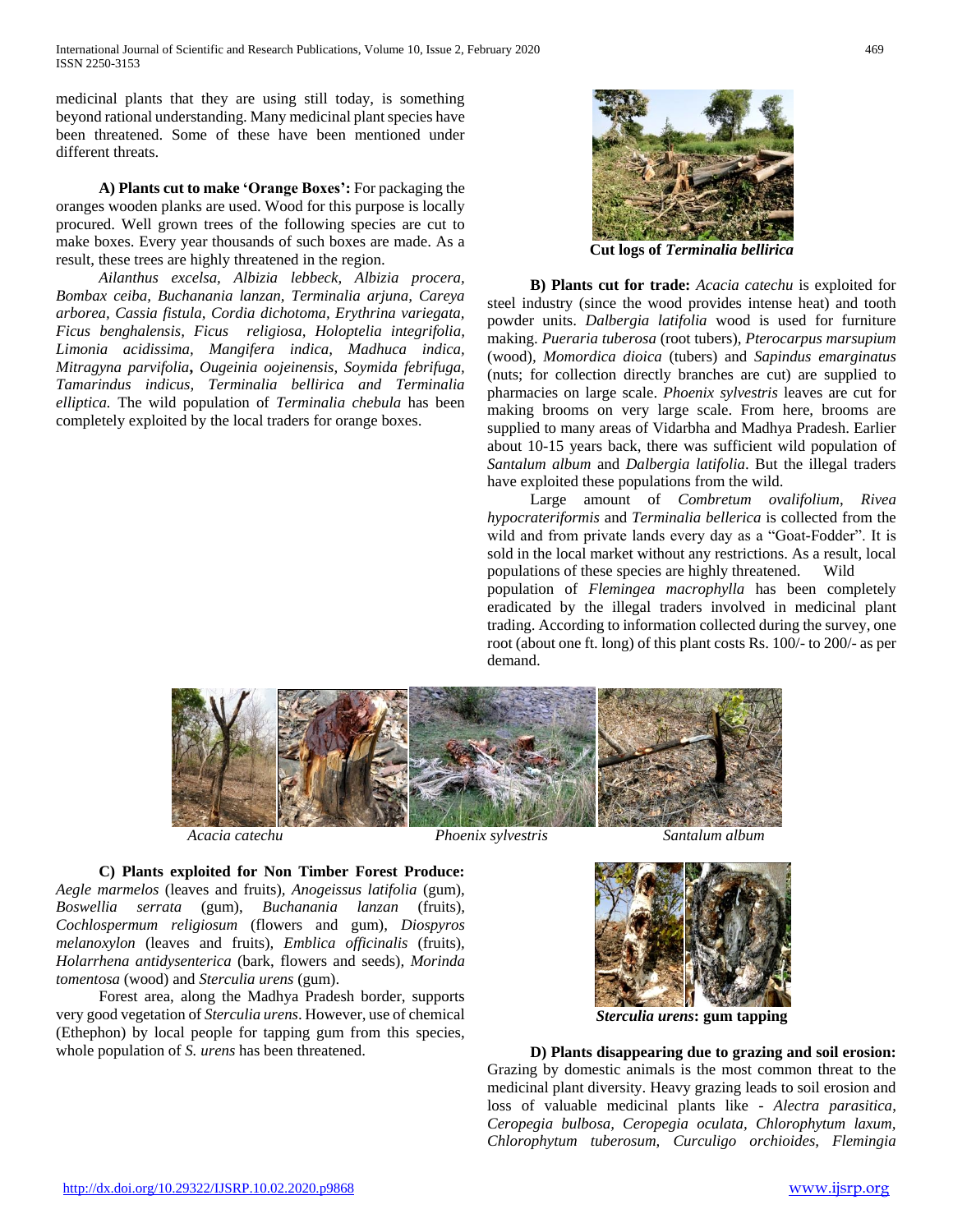*macrophylla, Gloriosa superba, Grewia hirsuta, Habenaria roxburghii, Iphigenia indica, Orthosiphon rubicundus, Pueraria* 



*fruticosa.*

*Ceropegia oculata Soil Eroded Forest Land*

 **E) Plants disappearing due to eradication of natural fencing:** It is the most significant threat to wild populations and is largely a result of changing agricultural practices during the past 100-200 years. Earlier each farm was bounded by green border consisting of several types of herbs, shrubs, tree and lianas. Now people think that this vegetation is unnecessarily decreasing the area of their cultivation land. Secondly in Warud region monkeys are becoming a nuisance for orange growers. They mainly take the shelter of these border vegetations. Farmers are cutting down these hedge plants and fencing of barbed-wires is being made. Following plant species have been threatened due to eradication of natural fencing-

 *Abrus precatorius, Adhatoda vasica, Alangium salvifolium, Ampelocissus latifolia, Annona squamosa, Balanites aegyptiaca,*  *Baliospermum montanum, Basella rubra, Boerhaavia chinensis, Cadaba fruticosa, Caesalpinia bonduc, Capparis zeylanica, Cissampelos pareira L.* var. *hirsuta***,** *Citrullus colocynthis, Clerodendrum multiflorum, Clerodendrum serratum, Cocculus hirsutus, Dolichandrone falcata, Ehretia leavis, Flacourtia indica, Grewia hirsuta, Grewia sclerophylla, Helicteris isora, Hemidesmus indicus, Ichnocarpus frutescence, Lawsonia alba, Leptadenia reticulata, Mitragyna parvifolia, Moringa tomentosa, Mucuna pruriens, Opuntia elatior, Ougeinia oojeinensis, Paracalyx scariosus, Phoenix sylvestris, Plumbago zeylanica, Pupalia lappacea, Rivea hypocrateriformis*, *Securinega virosa, Telosma pallida, Trichosanthes cucumerina, Vallaris solanacea, Ventilago maderaspatana and Vitis trifoliata.*

*tuberosa, Scilla hyacinthiana, Tribulus terrestris and Woodfordia* 



**Burnt green fence** Fencing of barbed-wires

 **F) Plants disappearing due to herbicide spray:** Several herbs and climbers growing in and around agricultural fields are destroyed because of herbicide sprays. These species are – Achyranthes aspera, *Calotropis procera, Calotropis gigantea, Capparis zeylanica, Cardiospermum helicacabum, Clitorea turnatea, Cocculus hirsutus, Cyperus rotundus, Evolvulus alsinoides, Gloriosa superba, Goniocaulon indicum*, *Hemidesmus indicus, Merremia gangetica Plumbago zeylanica, Sida acuta, Sida cordifolia, Solanum nigrum, Solanum verginianum, Spilanthus calva, Trichosanthes cucumerina*.



*Madhuca indica, Maytenus senegalensis, Ougeinia oojeinensis, Soymida febrifuga, Terminalia arjuna,* and *Vitex negundo,.* Fire wood collection activities have affected the population of *Ixora pavetta, Celastrus paniculatus* and *Cassine glauca* severely in the wild. These plants are preferred as fire wood by the locals because fresh wood of these plants can be burnt in

'Chullhas' due to oil content of the wood. Recent rise in competition for fire-wood, poor locals are cutting every kind of live shrubs and trees to increase their fire-wood stock. Some of these locals are involved in illegal fire-wood trade and supplying it to the traders in cities and towns. Illegal 'Wine Extraction' units are run by the local tribals to extract wine from dried flowers of *Madhuca indica* along the state border forest area. These units utilize large amount of fire wood from September to February. Every kind of tree is cut and burnt in these extraction units.

 **G) Plants used as fire-wood:** Following plants species are cut for fire wood - *Acacia catechu, Anogeissus latifolia, Annona squamosa, Bridelia retusa, Buchanania lanzan, Cassine glauca, Celastrus paniculatus, Cordia macleodii, Embelia ribes, Helicteris isora, Ixora pavetta, Lagerstroemia parvifolia,*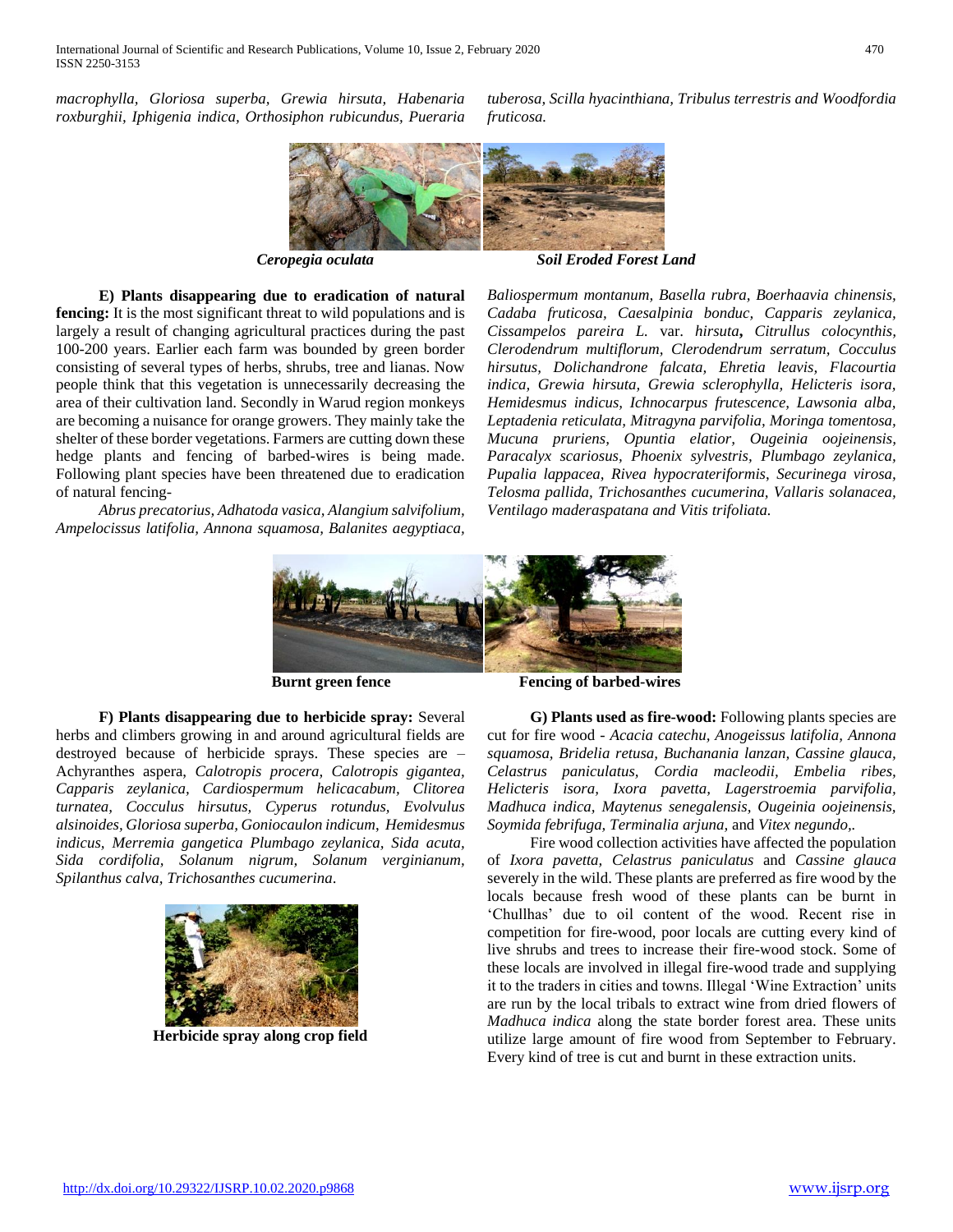

**Collection of fire-wood from forest area**

 **H) Plants used for house construction:** This include plants like - *Nyctanthes arbor-tristis, Vitex negundo* and *Woodfordia fruticosa*. *W. fruticosa* is highly threatened.

 **I) Destructive Harvesting and Over-exploitation:** To harvest the bark by felling the whole tree, or to collect the leaves and fruits by cutting whole twigs may damage the plant significantly or even destroy it. For example, collection of leaves of *Bauhinia racemosa* and *B. variegata* for 'Vijayadashmi' festival is destructive and the population of these two species has been reduced significantly in the wild. Other destructive collections include- 1) collection of *Aegle marmelos* leaves during the month of 'Shravan'. Hundreds of trees are cut into a stump. 2) about one-meter long twigs of *Butea monosperma* are cut every year for "Pola" festival (festival of bullocks). 3) to collect fruits of *Buchanania lanzan* a meter long twigs are cut. 4) to collect flowers of *Cochlospermum religiosum* long branches or sometimes whole tree is cut. Flowers are offered to the Lord Shiva on 'Mahashivaratri'.

 **J) Road construction:** These activities are threatening plant populations to a great extent. About 1.5 Km long 'Maharukh Ban' (a thick population of *Ailanthus excelsa*) along the Warud – Multai (M. P.) road has been destroyed. Only 5-6 trees have been left now. Population of *Balanites aegyptiaca, Baliospermum montanum, Cadaba fruticosa* and *Plumbago zeylanica* has also been eradicated due to widening of inter-state highways and village panchyayat roads.



**Maharukh Ban**

 **K) Forest fires:** These are becoming common every year before the season of 'Tendu Patta' collection. Forests are also burnt for the collection of flowers of *Madhuca indica* and fresh fruits of *Buchenania lanzan* in early summer season when there is lot of dried litter on the forest-flore. These fires really cause damage to the valuable forest vegetation.



 **L) Low natural regeneration:** Some species have been threatened due to very low rate of natural regeneration. Plant species like *Azadirachta indica* Juss. ssp *Vartakii, Cochlospermum religiosum, Hymenodictyon orixense, Pterocarpus marsupium, Santalum album, Schleichera oleosa and Stereospermum chelenoides***.**



 **M) Loss of Wild Habitats:** This is the major threat to all wild plant species. Anthropogenic pressure and climate change are contributing to loss of wild habitats. Some plant species are found threatened due to wild habitat loss. These are - *Alectra parasitica, Bacopa monnieri, Cassytha filiformis, Catunaregam spinosa, Clematis heynei, Clerodendrum serratum, Costus speciosus, Embelia ribes, Euphorbia ligularia, Gloriosa superb, Gymnema sylvestre, Habenaria roxburghii, Homonoia reparia, Iphigenia indica, Millettia extensa, Mucuna pruriens, Ocimum gratissimum, Oroxylum indicum, Paracalyx scariosus, Pueraria tuberose, Quirivelia frutescens, Sphaeranthus indicus, Ventilago maderaspatana, Woodfordia fruticosa.*



**Forest platue cleared for Agriculture land Construction in forest area**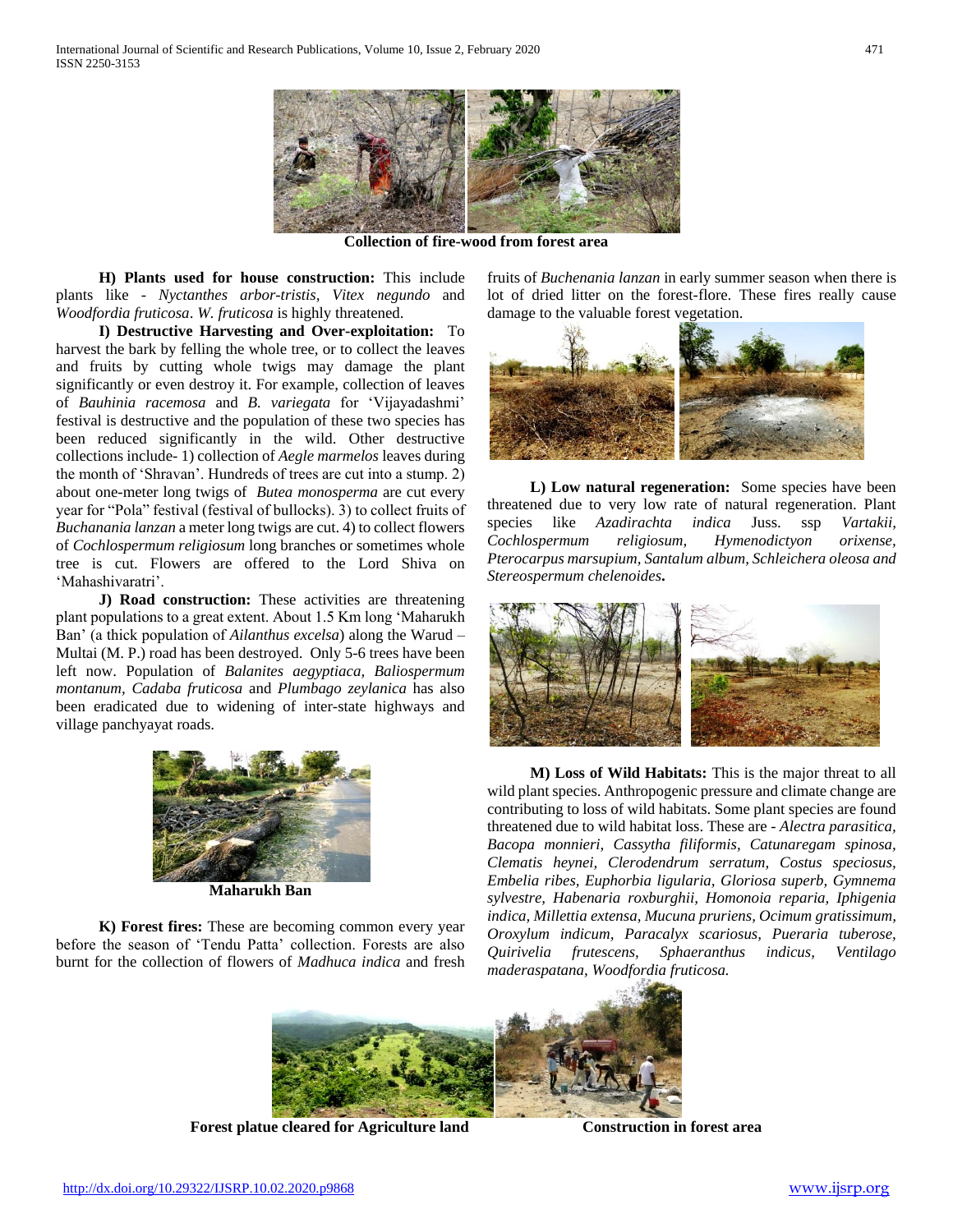Drastic decline in number of species in the wild during last 30 years is the result of these threats. Some of these plants are threatened by multiple threats. As a result, natural regeneration of these species has been affected. Collection of 'Wild Vegetables' for sale in daily and weekly markets is another factor posing threats to the population of *Cordia dichotoma, Goniocaulon indicum*, *Leptadenia reticulata*, *Rivea hypocrateriformis*, *Indigofera cassioides* and *Telosma pallid*.

#### IV. DISCUSSION AND CONCLUSION

 Warud tahsil is bordered by Madhya Pradesh state along the East and North sides. Basically, forest area of Warud tahsil was corridor for wild-life between Melghat Tiger Project (Maharashtra) and the Pench National Park (Madhya Pradesh), which is now completely disturbed. In both the regions belief in traditional health practices is strong. It was found that in all 424 plant species are used medicinally in Amravati district. Threat assessment of ethnomedicinal plant species revealed that 149 species are facing struggle for survival locally due to several reasons. This means 35% species are facing the danger of getting wiped out from the region. Immediate steps need to be taken to save and propagate these species.

 With systematic efforts, export of medicinal plants is increasing every year. Considering the opportunities in global market our medicinal plant diversity at every level (even small forest areas around villages) needs to be protected. Distribution of bio-gas plants and LPG connections to the SC, ST and BPL families, residing in and around forest areas, will help to reduce the pressure on firewood- since many of the species used are medicinal.

 In many cases several threat factors intensify the overall threat to a species. Proper regulations and harvesting methods must be imposed to ensure sustainability. Listing of commercial plant species and their phytochemical screening is necessary.

 The inventory and assessment of the floral resources be conducted to generate knowledge on plant diversity. This knowledge will help us for policy formulation, conserving and properly managing the threatened, endemic, rare and economically important species of plants and their habitats. *Exsitu* and *in-situ* conservation of species and habitats should be carried out. Each municipality should propagate their threatened, endemic and economically important plants. Collection of threatened and endemic species should be regulated. Denuded land area should be planted with threatened plant species. Threatened and endemic species found in agricultural areas should be protected (Amoroso et al., 2011).

 Establishment of nature reserves is one of the most effective methods available for conserving plant species and their habitats. Climate change may affect the ability of nature reserves to protect threatened plant species and even cause extinctions of threatened plant species protected within nature reserves (Araújo et al., 2011). Therefore, mass reproduction using conventional methods, establishment and maintenance of school/college herbal gardens and medicinal plants nurseries, together with education and awareness programmes for large-scale cultivation, are necessary. According to Raimondo and Donaldson (2003) conservation of adult plants is essential for all species (Ahmad et al., 2012). Area specific threat categorization is very important for short or long term management planning (IUCN, 2000).

#### **REFERENCES**

- [1] Ahmad, I., Hussain, M., Rehman, A., Mustafa, I., Farooq, M., Jabeen, S. and Zafer, S. Threats to medicinal plant diversity in Soon Valley (Salt Range) of Punjab, Pakistan. International Researcher, Vol.1 (4), 2012, pp 157-169.
- [2] Airi, S., Rawal, R. S., Dhar, U. and Purohit, A. N. Population studies on Podophyllum hexandrum Royle-a dwindling medicinal plant of the Himalaya. Plant Genetic Resources, Vol.110, 1997, pp 29-34.
- [3] Amoroso, V. B., Laraga, S. H. and Calzada, B. V. Diversity and assessment of plants in Mt. Kitanglad Range Natural Park, Bukidnon, Southern Philippines. Gardens' Bulletin Singapore, Vol. 63 (1 & 2), 2011, pp 219–236.
- [4] Araújo, M. B., Alagador, D., Cabeza, M., Nogués-Bravo, D. and Thuiller, W. Climate change threatens European conservation areas. Ecology Letters, Vol. 14, 2011, pp 484-492.
- [5] Batanouny, K. H. Human impact on desert vegetation. In: Holzner W, Werger M J A and Ikusima I. (Eds.) Man's Impact on Vegetation, Dr. W. Junk Publishers, London, 1983.
- [6] Belt, J., Lengkeek, A. and Zant, J. van der. Developing a sustainable medicinal plant chain in Uttaranchal – India, Bulletins of the Royal Tropical Institute (Cultivating a Healthy Enterprise, KIT Publication, Amsterdam, Netherlands), 2003, pp 1-56.
- [7] Bevill, R. L., Louda, S. M. and Stanforth, L. M. Protection from Natural Enemies in Managing Rare Plant Species. Conservation Biology, Vol. 13, 1999, pp 1323-1331.
- [8] Bisht, A. K., Bhatt, A., Rawal, R. S. and Dhar, U. Prioritization and Conservation of Himalayan Medicinal Plants: Angelica glauca Edgew. as a case study. Ethnobotany Res. Appli., Vol. 4, 2006, pp 011-023.
- [9] Boakye, E. A., Hyppolite, D. N., Barnes, V. R., Porembski, S., Thiel, M., Kouamé, F. N. and Kone, D. Threat of agricultural production on woody plant diversity in Tankwidi riparian buffer in the Sudanian Savanna of Ghana. Int. J. Biodiv. Conser., Vol. 7 (7), 2015, pp 354-363.
- [10] Daily, G. C. 1995. Restoring Value to the World's Degraded Lands. Science, 269: pp. 350-354.
- [11] Dhyani, P. P. and Kala, C. P. Current Research on Medicinal Plants: Five Lesser Known but Valuable Aspects. Current Science, Vol. 88, 2005, pp 335- 340.
- [12] Dubey, P. C.; Mishra, S. N. and Tiwari, A. Loss of Biodiversity with reference to the important medicinal plants in Vindhya region and their threat assessment. J. Tropical Forestry, Vol. 23 (I&II), 2007, pp 105-110.
- [13] Feyssa, D. H., Abdeta, C., Berhan, T. and Sharma, M. Medicinal plant use and conservation practices in Jimma Zone, South West Ethiopia. Int. J. Biodive. Conser., Vol. 7 (3), 2015, pp 202-210.
- [14] Ganie, A. H. and Tali, B. A. Vanishing medicinal plants of Kashmir Himalaya. Indias, 2013. Available at http://www.greaterkashmir.com/news/gk-magazine/vanishing-medicinalplants-of-kashmir-himalaya/153598.html (Date accessed: September 2015).
- [15] Gardenfors, U., Taylor, C. U., Mace, G. M. and Rodriguez, J. P. The application of IUCN red list criteria at regional levels. Conservation Biology, Vol. 15, 2001, pp 1523-1739.
- [16] Ghimire, S. K., McKey, D. and Thomas, Y. A. Heterogeneity in ethnoecological knowledge and management of medicinal plants in the Himalayas of Nepal. Implication for Conservation, Ecology and Society, Vol. 9 (6), 2005, pp 32-43.
- [17] Goraya, G. S., Jishtu, V., Rawat, G. S.and Ved, D. K. Wild Medicinal Plants of Himachal Pradesh. In: An Assessment of their conservation status and management prioritization, Himachal Pradesh, 2013. Himachal Pradesh Forest Department, Shimla.
- [18] Grammont, P. C. D. and Cuaron, A. D. An evaluation of threatened species categorization systems used on the American Continent. Conservation Biology, Vol. 20 (1), 2006, pp 14-27.
- [19] IPCC (Intergovernmental Panel on Climate Change), Climate Change 2007: Impacts, Adaptation and Vulnerability. Contribution of Working Group II to the Fourth Assessment Report of the Intergovernmental Panel on Climate Change (IPCC). Cambridge University Press, Cambridge, UK.
- [20] IUCN. Draft IUCN Red List Categories, Gland Switzerland, 2000.